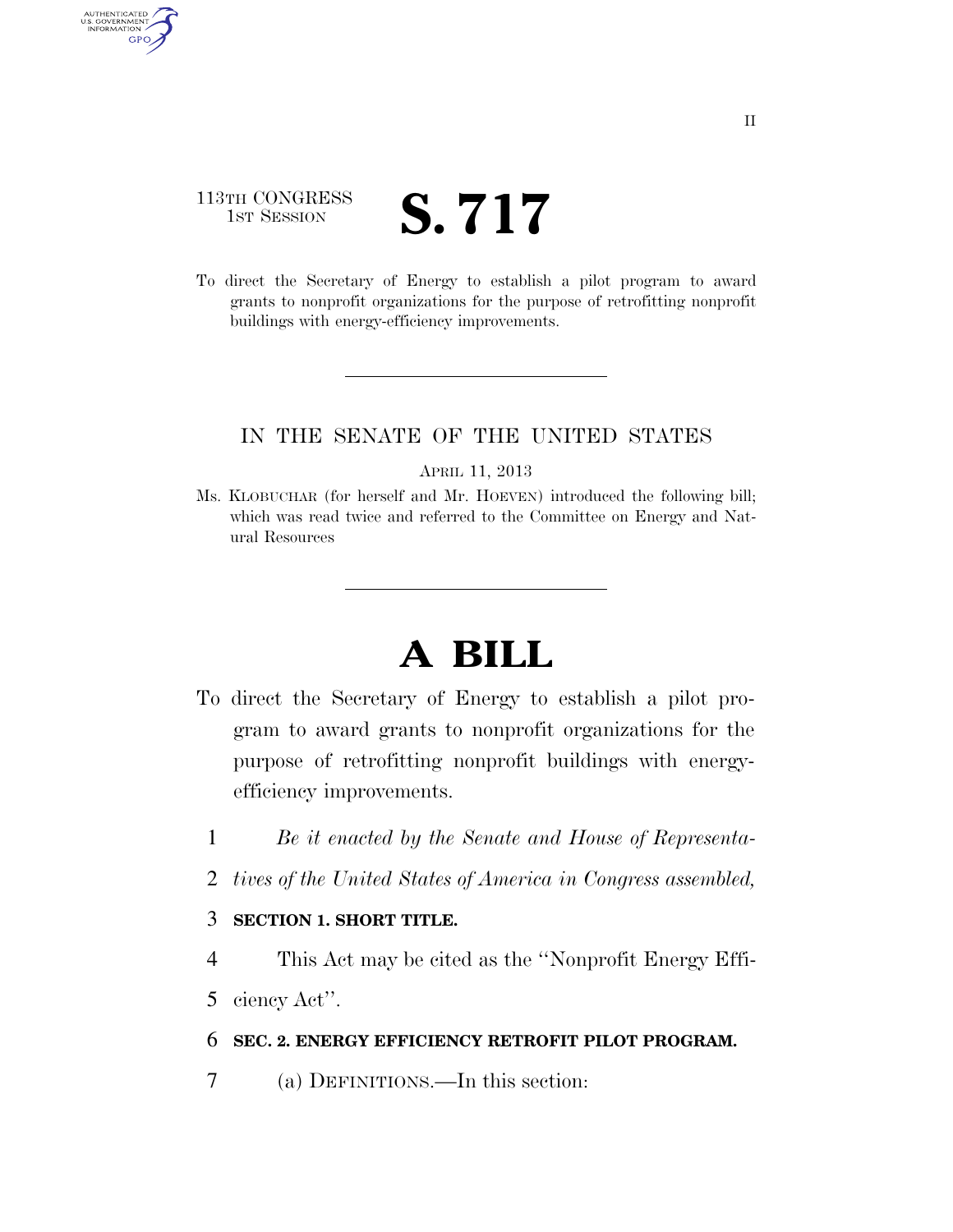(1) APPLICANT.—The term ''applicant'' means a nonprofit organization that applies for a grant under this section. (2) ENERGY-EFFICIENCY IMPROVEMENT.— (A) IN GENERAL.—The term ''energy-effi- ciency improvement'' means an installed meas- ure (including a product, equipment, system, service, or practice) that results in a reduction in demand by a nonprofit organization for en- ergy or fuel supplied from outside the nonprofit building. (B) INCLUSIONS.—The term ''energy-effi- ciency improvement'' includes an installed measure described in subparagraph (A) involv- ing— 16 (i) repairing, replacing, or installing— (I) a roof, electrical wiring, 18 plumbing, sewage, or lighting system, or component of a roof, electrical wir-20 ing, or system; 21 (II) a window; 22 (III) a door, including a security door; or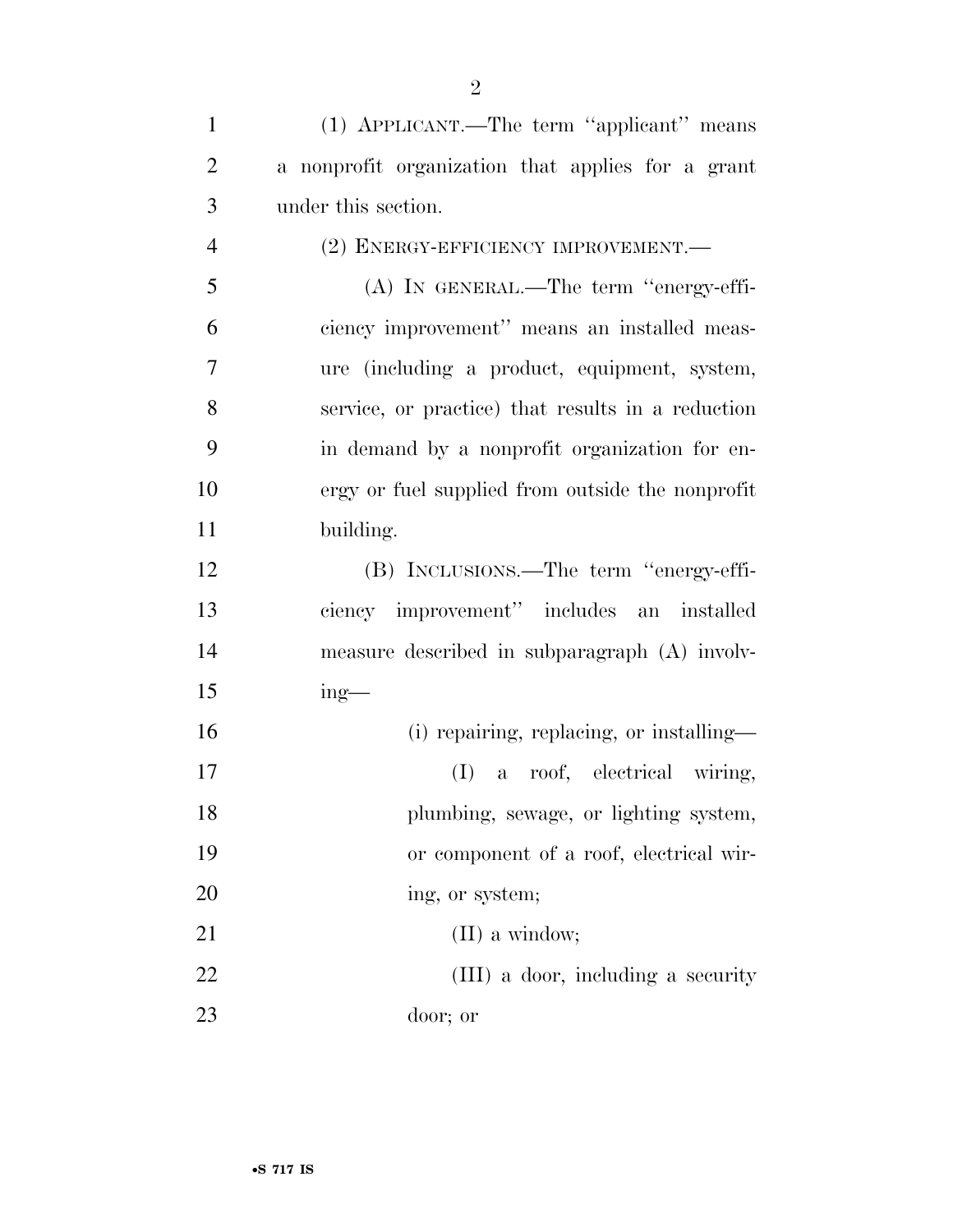| $\mathbf{1}$   | $(IV)$ a heating, ventilation, or air           |
|----------------|-------------------------------------------------|
| $\overline{2}$ | conditioning system or component of             |
| 3              | the system (including insulation);              |
| $\overline{4}$ | (ii) a renewable energy generation or           |
| 5              | heating system, including a solar, photo-       |
| 6              | voltaie, wind, geothermal, or biomass (in-      |
| $\tau$         | cluding wood pellet) system or component        |
| 8              | of the system; and                              |
| 9              | (iii) any other measure taken to mod-           |
| 10             | ernize, renovate, or repair a nonprofit         |
| 11             | building to make the nonprofit building         |
| 12             | more energy efficient.                          |
| 13             | (3) NONPROFIT BUILDING.—                        |
| 14             | (A) IN GENERAL.—The term "nonprofit             |
| 15             | building" means a building operated and owned   |
| 16             | by a nonprofit organization.                    |
| 17             | (B) INCLUSIONS.—The term "nonprofit             |
| 18             | building" includes a building described in sub- |
| 19             | paragraph $(A)$ that is —                       |
| 20             | (i) a hospital;                                 |
| 21             | (ii) a youth center;                            |
| 22             | (iii) a school;                                 |
| 23             | (iv) a social-welfare program facility;         |
| 24             | (v) a house of worship; and                     |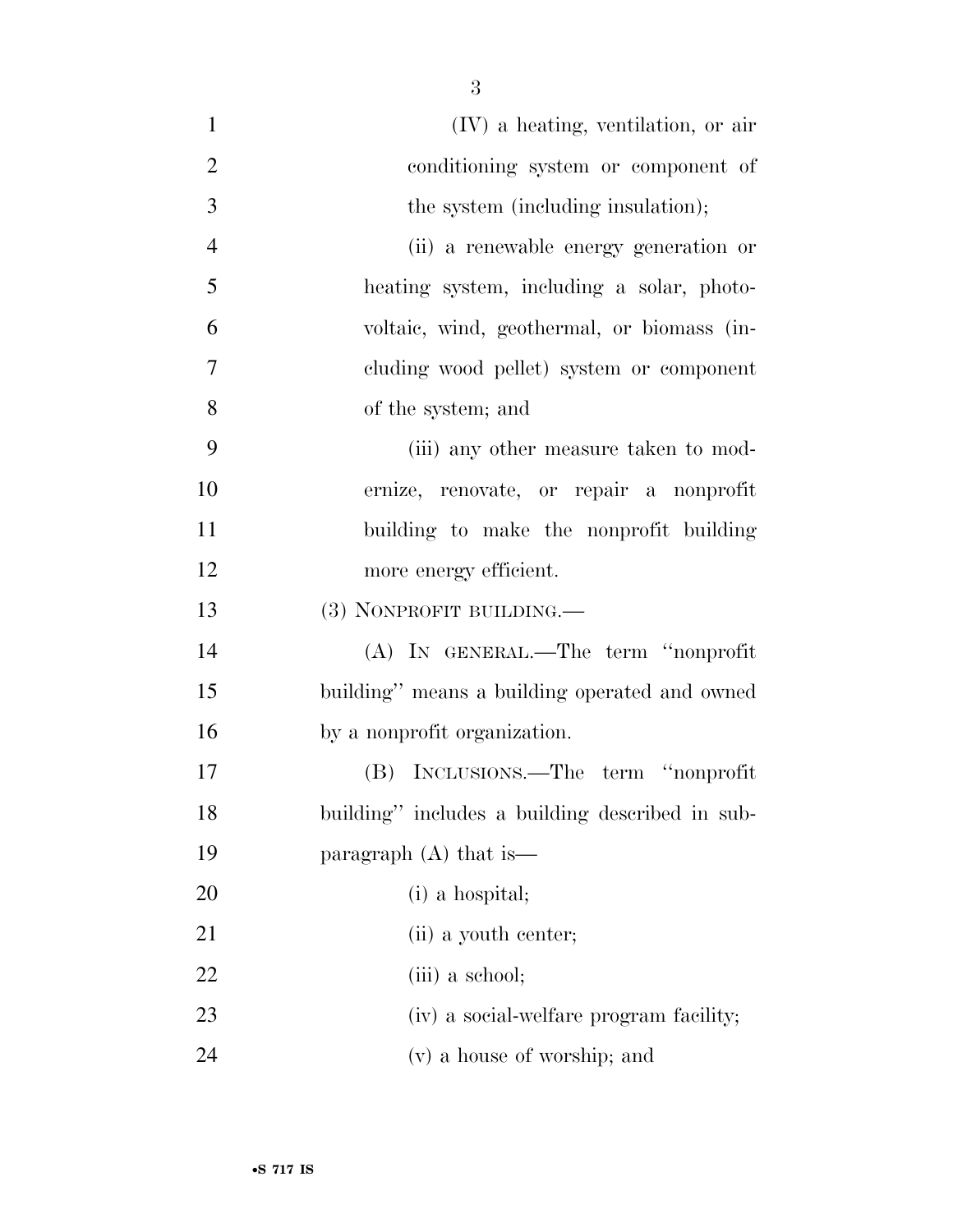| (vi) any other nonresidential and non- |
|----------------------------------------|
| commercial structure.                  |

 (4) SECRETARY.—The term ''Secretary'' means the Secretary of Energy.

 (b) ESTABLISHMENT.—Not later than 1 year after the date of enactment of this section, the Secretary shall establish a pilot program to award grants for the purpose of retrofitting nonprofit buildings with energy-efficiency improvements.

(c) GRANTS.—

 (1) IN GENERAL.—The Secretary may award grants under the program established under sub-section (b).

 (2) APPLICATION.—The Secretary may award a grant under this section if an applicant submits to the Secretary an application at such time, in such form, and containing such information as the Sec-retary may prescribe.

 (3) CRITERIA FOR GRANT.—In determining whether to award a grant under this section, the Secretary shall apply performance-based criteria, which shall give priority to applications based on— (A) the cost-effectiveness of the energy-ef-ficiency improvement; and